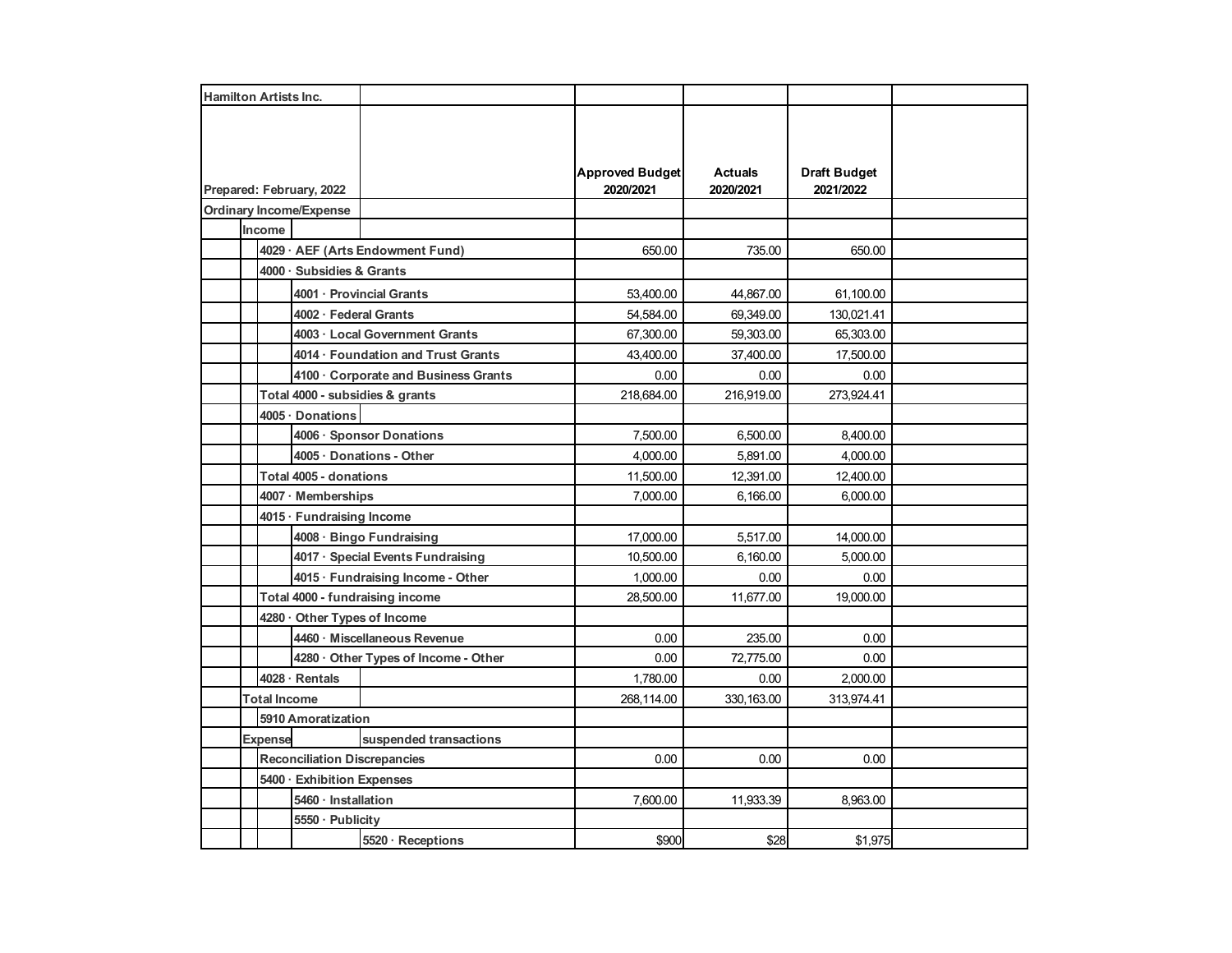|  |                                       | 5416 · Catalogues                     | \$1,750   | \$1,627   | \$3,150   |  |
|--|---------------------------------------|---------------------------------------|-----------|-----------|-----------|--|
|  |                                       | 5500 · Advertising                    | \$2,750   | \$1,477   | \$2,150   |  |
|  |                                       | 5550 · Publicity - Other              | 0.00      |           |           |  |
|  | Total 5550 · Publicity                |                                       | 5,400.00  | 3,132.31  | 7,275.00  |  |
|  | 5415 · Artist Fees                    |                                       |           |           |           |  |
|  |                                       | 5420 · Artist Talk / Performance Fees | \$2,925   | \$825     | \$1,980   |  |
|  |                                       | 5431 Community Programming Fee        | \$13,055  | \$18,181  | \$15,870  |  |
|  |                                       | 5410 · Curatorial Fees                | \$2,500   |           | \$12,500  |  |
|  |                                       | 5430 · Writing Fees                   | \$1,200   | \$600     | \$4,100   |  |
|  |                                       | 5418 · Artist Exhibition Fees         | \$21,820  | \$14,461  | \$22,400  |  |
|  |                                       | 5415 · Artist Fees - Other            | \$1,250   | \$2,700   | \$400     |  |
|  |                                       | Total 5415 · Artist Fees              | 42,750.00 | 36,767.00 | 57,250.00 |  |
|  | $5570 \cdot$ Shipping                 |                                       | \$335     | \$627     | \$3,186   |  |
|  |                                       | 5560 · Travel & Accomodations         | \$700     | \$596     | \$4,551   |  |
|  |                                       | 5400 · Exhibition Expenses - Other    | 0.00      | 0.00      | 0.00      |  |
|  |                                       | Total 5400 · Exhibition Expenses      | 56,785.00 | 53,056.45 | 81,225.00 |  |
|  | 5000 · Operations/Admin               |                                       |           |           |           |  |
|  |                                       | 5130 · Building Improvements          | 300.00    | 560.00    | 1,000.00  |  |
|  | 5170 Accessibility                    |                                       | 4,325.00  | 1.386.73  | 15,775.00 |  |
|  | 5347 · Volunteer Expense              |                                       | 400.00    | 125.00    | 400.00    |  |
|  | 5030 · Bank & Interest Charges        |                                       |           |           |           |  |
|  |                                       | 5011 · Paypal Fees                    | 280.00    | 342.35    | 350.00    |  |
|  |                                       | 5030 · Bank & Interest Charges - Othe | 130.00    | 230.88    | 250.00    |  |
|  |                                       | Total 5030 · Bank & Interest Charges  | 410.00    | 573.23    | 600.00    |  |
|  | 5045 · Rentals Expense                |                                       |           |           |           |  |
|  | 5050 · Fundraising Expense            |                                       | 3,290.00  | 2,676.34  | 4,500.00  |  |
|  |                                       | 5060 · Fundraising Fees (Bingo)       | 1,900.00  | 79.49     | 3,000.00  |  |
|  | 5100 · Insurance                      |                                       | 6,300.00  | 6,743.17  | 6,800.00  |  |
|  | 5110 · Repairs & Maintenance          |                                       | 4,000.00  | 3,534.39  | 4,000.00  |  |
|  | 5120 Cleaning & Janitorial Services   |                                       | 1,000.00  | 583.31    | 1,400.00  |  |
|  | 5150 · Postage, Mailing Service       |                                       | 850.00    | 1,194.00  | 850.00    |  |
|  | 5160 · Office & General               |                                       | 6,200.00  | 10,896.92 | 5,000.00  |  |
|  | 5222 · Marketing & Advertising        |                                       | 850.00    | 1,852.68  | 1,000.00  |  |
|  | 5032 · Bookkeeping                    |                                       | 0.00      | 1,663.78  | 0.00      |  |
|  | 5230 · Professional & Accounting Fees |                                       | 6,700.00  | 7,635.50  | 6,800.00  |  |
|  | 5260 · Salaries & Wages               |                                       |           |           |           |  |
|  |                                       | 5295 · Casual labour                  | 19,750.00 | 2,360.00  | 18,000.00 |  |
|  |                                       | 5270 · CPP Expense                    | 7,245.91  | 8,379.10  | 7,672.30  |  |